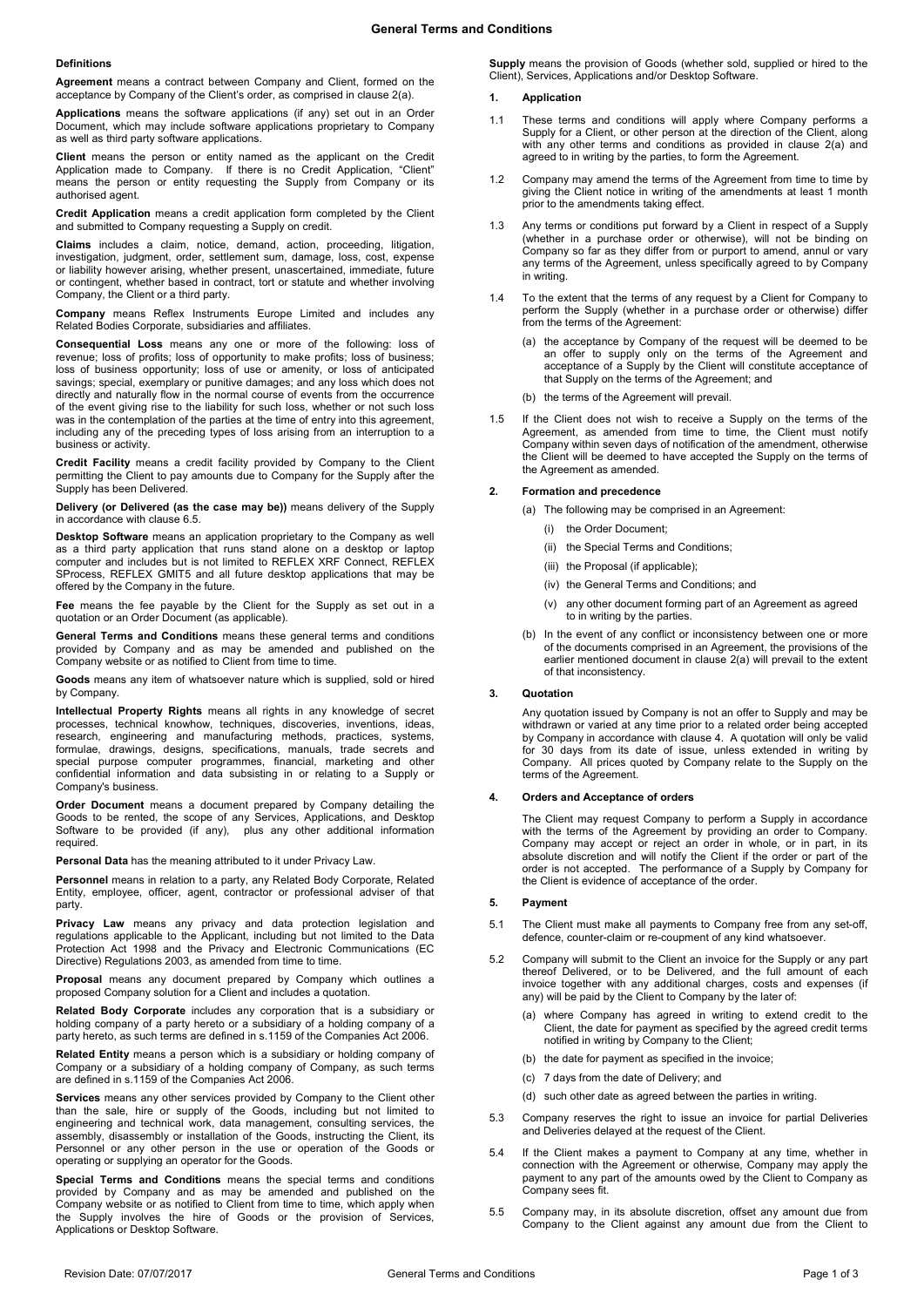Company, or which in the future will be due from the Client to Company, whether in connection with the Supply or otherwise.

- 5.6 Where Company agrees to extend credit to the Client, the Client must make payments when so required to ensure the total amount outstanding from time to time remains within the credit limit determined by Company.
- 5.7 Company may, with the prior written consent of the Client, increase the Fee every 12 months from the first of July and at such other times agreed between the parties.

## **6. Delivery**

- 6.1 The time within which Company may advise the Client that it will make Delivery of the Supply will be regarded as a best estimate, but will not be guaranteed and may be subject to extension to cover delays caused by or contributed to by weather, industrial action, manufacturers or suppliers, fire or any other cause beyond the control of Company. No responsibility, liability or Claim will be accepted by Company for the consequences of any such delay(s).
- 6.2 If, as a result of causes beyond Company's reasonable control, Company determines that it will not be able to deliver all or part of the Supply within a reasonable timeframe, either party may terminate the relevant Agreement. Company agrees to indemnify the Client for the direct additional costs incurred as a result of such termination, and otherwise both parties release each other from any Claims in relation to the Agreement and in respect of the termination.
- 6.3 Delivery of the Supply may be effected as a whole, or in separate parts with prior agreement of the parties.
- 6.4 If the Client requests Company to delay Delivery of any or all of the Goods, Company may agree to store the Goods, with such storage to be at the Client's expense.
- <span id="page-1-0"></span>6.5 Where applicable, Company will deliver the Goods to the Client in accordance with the Agreement or, if not specified or otherwise agreed by Company in writing, by delivering the Goods ex works (as that term is defined in the Incoterms 2010) or such other location within the United Kingdom as nominated by Company acting reasonably (**Delivery Point**).
- 6.6 If the Delivery Point is Company's premises, the Client must remove the Goods from the Delivery Point within 14 days of the date of Delivery.

### **7. Inspection**

- 7.1 The Client must inspect the Supply immediately on Delivery.
- <span id="page-1-2"></span>7.2 Subject to clause [8,](#page-1-1) no Claim for shortages or damages or defective Supply may be made against Company unless written notice of such claim is received by Company within 3 days after Delivery. Upon such notice Company reserves the right to rectify any shortage or damages or defective Supply at its own expense and within reasonable time after notification by the Client.
- 7.3 Subject to clause [8,](#page-1-1) if the Client fails to notify Company in accordance with clause [7.2,](#page-1-2) the Client will be deemed to have accepted the Supply, whether or not such Goods are damaged or defective.

### <span id="page-1-1"></span>**8. Warranties and Exclusions**

- 8.1 Subject to any warranties which are implied by law and cannot otherwise be excluded, Company excludes all other warranties, guarantees, terms, conditions or liability in relation to the Supply. The terms implied by sections 13 to 15 of the Sale of Goods Act 1979 are, to the fullest extent permitted by law, excluded from the Agreement.
- 8.2 To the extent that Company's liability cannot be excluded by law, Company's liability with respect to the Supply will be limited to any one or more of the following as determined by Company in its absolute discretion:
	- (a) the cost of replacing the Goods or resupplying the Services; or
	- (b) the cost of having the Goods repaired or Services resupplied.
- 8.3 The Client agrees that it has made its own enquiries as to the suitability of the Supply (or any part of the Supply) for the Client's intended use and the Client has not relied upon any statement, representation or information provided by or on behalf of Company in respect of the Supply (including the use of the Supply).
- 8.4 The Client agrees to take all reasonable steps to mitigate any loss or damage it suffers or incurs.

## <span id="page-1-5"></span>**9. Limitation of liability**

- <span id="page-1-3"></span>9.1 Nothing in the Agreement shall limit or exclude either party's liability for:
	- (a) death or personal injury caused by its negligence, or the negligence of its employees, agents or subcontractors (as applicable);
	- (b) wilful misconduct, fraud or fraudulent misrepresentation;
	- (c) breach of the terms implied by section 12 of the Sale of Goods Act 1979;
	- (d) defective products under the Consumer Protection Act 1987; or
- (e) any matter in respect of which it would be unlawful for a party to exclude or restrict liability.
- 9.2 Subject to clause [9.1](#page-1-3) Company's total potential liability arising out of or in connection with its performance of its obligations pursuant to the Agreement or in respect of the Supply, including without limitation any negligent acts or omissions, is limited as follows:
	- (a) Company shall have no liability to the Client for any Consequential Loss; and
	- Company's total aggregate liability for any and all loss or damage, however arising, is capped at the lower of:
		- **(i)** the VAT exclusive aggregate price paid by the Client to Company under the Agreement for the specific Supply that gave rise to the loss or damage in question; or
		- **(ii)** the amount of £28,000.

### <span id="page-1-6"></span>**10. Release and Indemnity**

- <span id="page-1-4"></span>10.1 The Client releases and discharges Company from all Claims and demands on Company and any loss or damage whatsoever and whenever caused to the Client or any other person of any nature or kind and indemnifies and holds Company harmless from and against all liabilities, losses, damages, costs or expenses incurred or suffered by Company and from and against all Claims made against Company, arising in either case as a result of, or which has been contributed to by:
	- (a) the Client's breach of any of its obligations under the Agreement:
	- (b) the Client's failure to comply with any laws, rules, standards, or regulations applicable to the Agreement or the Supply;
	- (c) the Client's failure to keep any Goods which are the property of Company safe and secure;
	- (d) any use of the Goods contrary to any instructions or warnings given by Company or the manufacturer of the Goods;
	- (e) any other negligence or any breach of duty by the Client;
	- (f) any compliance or adherence by Company with any instruction by the Client; or
	- (g) any reliance by Company on any representation by the Client.
- 10.2 The parties agree and acknowledge that, for the purposes of clause [10.1,](#page-1-4) a reference to the Client includes the Client's agents, employees, directors, representatives and contractors and any person or party who uses the Supply or claims an interest in the Goods as a result of a transaction with, or otherwise with the permission of, the Client.

# <span id="page-1-7"></span>**11. Default by the Client**

## 11.1 In the event the Clients

- (a) Breaches or is alleged to have breached the Agreement;
- (b) threatens or is likely to become subject to any insolvency, administration or bankruptcy;
- (c) has made any false, inaccurate or misleading statements having a material effect in relation to the making of the Agreement or any related or collateral document; or
- (d) in Company's opinion, acting reasonably, has a material adverse change in their financial condition;
- Company may, without prejudice to any other rights:
- (e) refuse to perform a Supply except where payment in full has been received by Company prior to a Supply; and
- (f) retain (where applicable) all moneys paid on account of any Supply.
- 11.2 If the Client defaults in paying any invoiced amount or any amount otherwise due and owing from the Client to Company:
	- unless otherwise agreed in writing by Company, the Client must pay interest on the highest debt balance of each calendar month on monies owing by the Client to Company calculated daily from the date the amount became payable to the date of payment at a rate per annum which is the sum of 3% and the rate advised by the Company's bank as the rate charged by the Company's bank on overdrafts in excess of £55,000; or interest costs awarded by the courts, whichever is the greater.

#### <span id="page-1-8"></span>**12. Survival**

- (a) All obligations of the parties under an Agreement will survive the expiration or termination of the Agreement to the extent required for full observance and performance.
- (b) The following clauses survive termination of the Agreement: clause [9](#page-1-5) (Limitation of Liability); clause [10](#page-1-6) (Release and Indemnity); clause [11](#page-1-7) (Default by the Client); clause 16 (Intellectual Property) and this claus[e 12.](#page-1-8)

#### **13. Governing Law**

The Agreement will be governed and determined in accordance with the laws of England and Wales and the parties submit to the nonexclusive jurisdiction of the courts of England and Wales. The operation of the United Nations Convention on Contracts for the International Sale of Goods is hereby excluded.